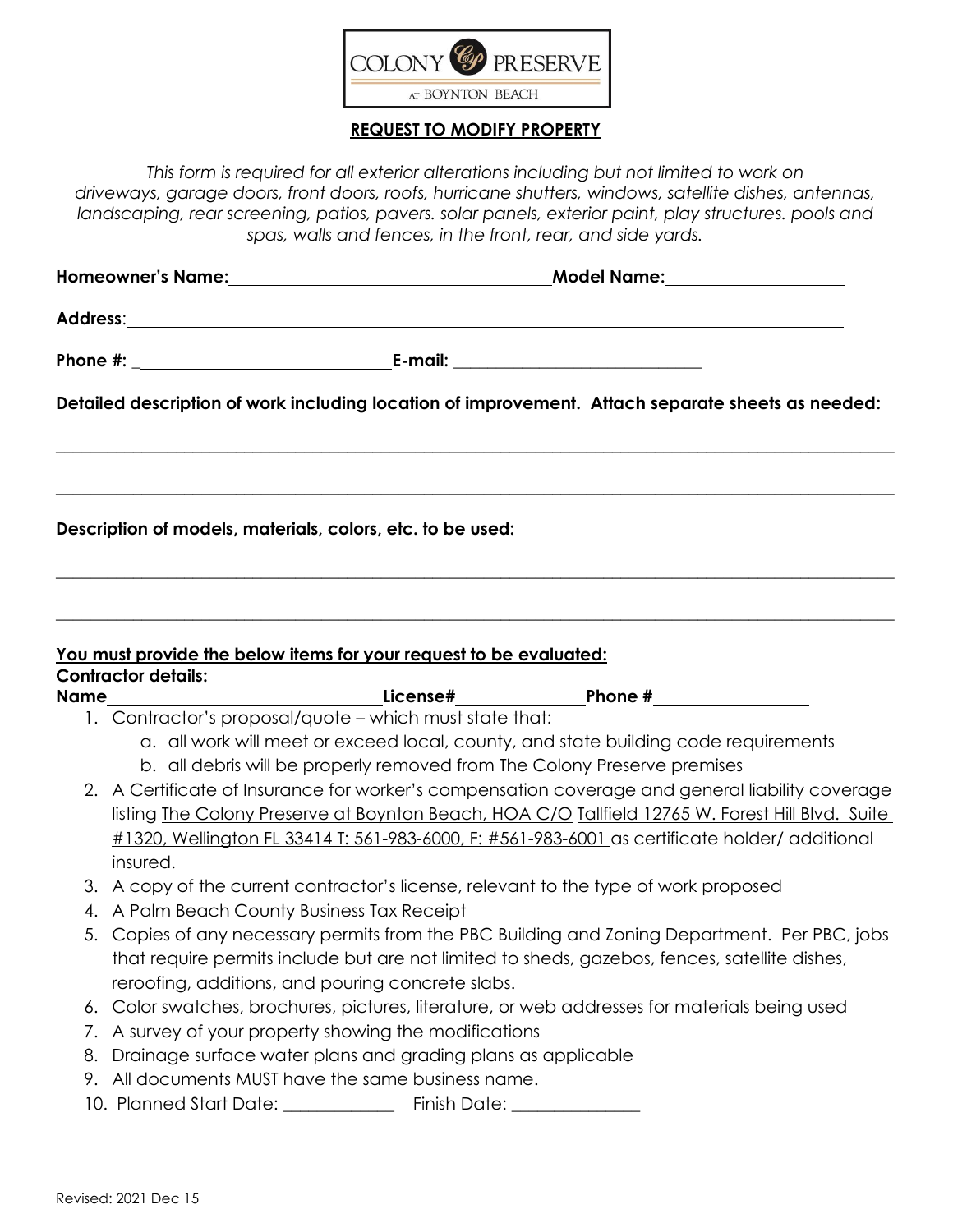

#### **PAINTING PROJECTS ONLY**:

For colors, samples and info: Visit Sherwin Williams, 5869 W. Atlantic Ave, Delray Beach (561) 496 1717.

- You are not permitted to use eliminated color schemes or same colors as an adjacent home.
- Use waterproof paint (Loxon XP/Loxon conditioner) to protect stucco from water seepage.
- Please complete this form AND have the proposed paint colors (both main body color and trim color) applied in a 12" x 12" swatch to a conspicuous location on the front of your home prior to submitting this form, and before any work commences.
- Note: the front door and garage door(s) are to both to be painted the TRIM color, not the BODY color. If you opt for wood tone front door and garage door(s), please attach color photos, or literature showing the wood-tone. Oak or reddish wood tones are not allowed.

#### **Approved Color Combinations**

## **Group 1: Original Beiges**

| <b>Body</b>              | <b>Trim</b>           |
|--------------------------|-----------------------|
| Canoe 7724               | Sand Dollar 6099      |
| Sand Dollar 6099         | Canoe 7724            |
|                          |                       |
| Group 2: Modern Greys    |                       |
| <b>Body</b>              | Trim                  |
| Classic French Grey 0077 | Origami White 7636    |
| Light French Grey 0055   | Origami White 7636    |
| Group 3: Cool Beiges     |                       |
| Body                     | <b>Trim</b>           |
| Accessible Beige 7036    | Tony Taupe 7038       |
| Tony Taupe 7038          | Accessible Beige 7036 |
| Group 4: Yellow          |                       |
| <b>Body</b>              | <b>Trim</b>           |
| Cupola Yellow 7692       | Summer White 7557     |
| Group 5: White           |                       |
| <b>Body</b>              | <b>Trim</b>           |
| Greek Villa 7551         | Accessible Beige 7036 |
|                          |                       |
|                          |                       |

**MAIN BODY COLOR NAME & #: TRIM COLOR NAME & #:**

**WOOD TONE COLOR NAME (if applicable):** \_\_\_\_\_\_\_\_\_\_\_\_\_\_\_\_\_\_\_\_\_\_\_\_\_\_\_\_\_\_\_\_\_\_\_\_\_\_\_\_\_\_\_\_\_\_\_\_\_\_\_\_\_\_